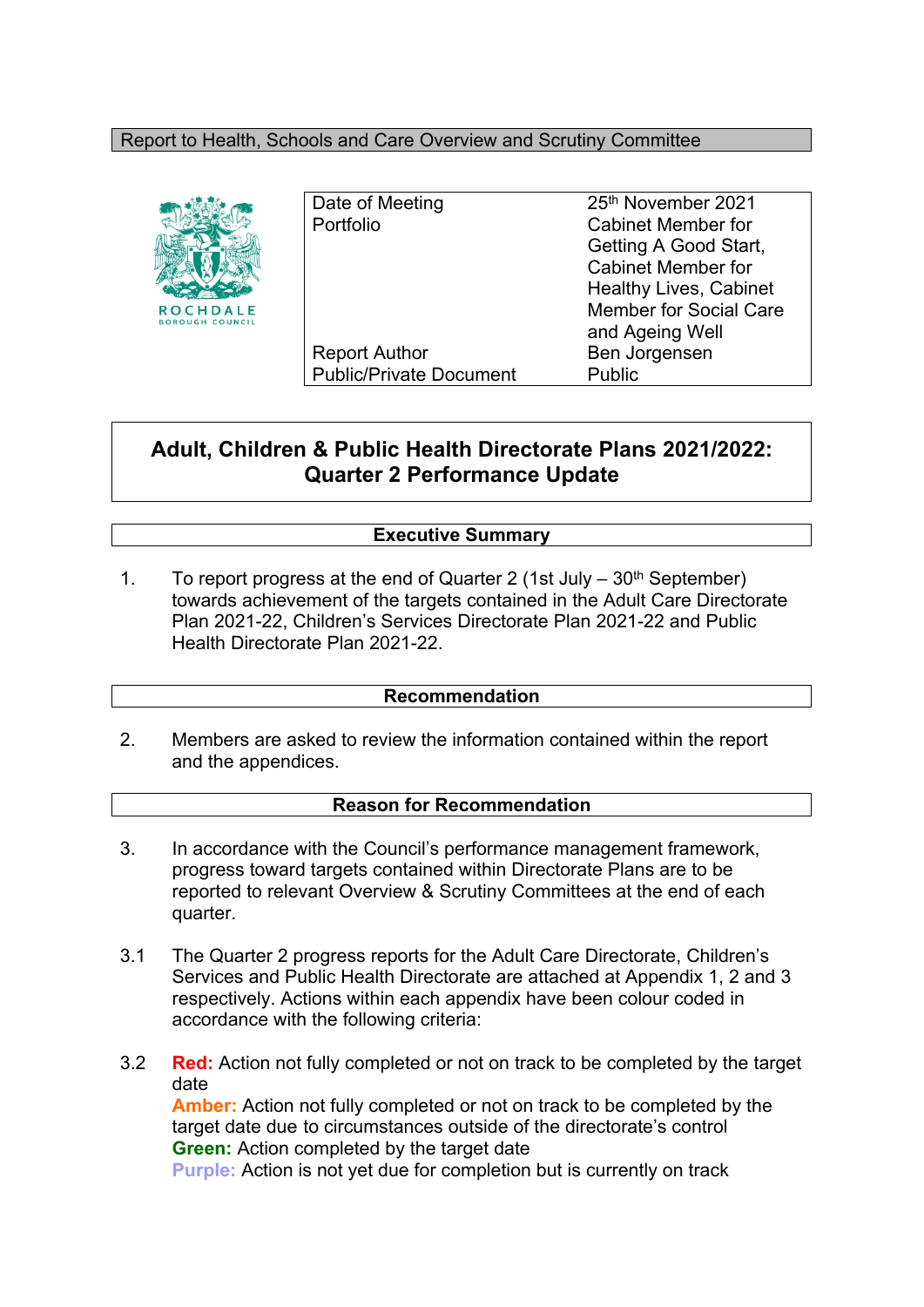The appendix includes a commentary against actions that are showing red, amber or purple.

# **Key Points for Consideration**

#### 4. **Adult Care Directorate Plan 2021-22 Progress**

#### Performance Overview

4.1 67% (9) of the actions included in the Directorate Plan 2021-22 are ongoing. 25% (3) actions are now complete. One further action isn't fully complete and the action due date has now passed. The chart below shows the overall performance of the Directorate in meeting its plan targets at the end of Quarter 2.



- 4.2 The action that isn't fully complete and the due date has passed (Amber) relates to:
	- $\triangleright$  To work towards a new approach to the joint management (health and social care) of people with complex issues around autism and Learning difficulties

## Quarter 2 Summary

4.3 An interim scheme of delegation is being produced in line with the corporate constitution, financial regulations and standing orders. Currently the scheme of delegation is undergoing a minor review to ensure responsibilities per role are correct and current (as there has been some staff turnover), this will then be submitted again to Committee and Constitutional Services for agreement. A larger scale review will then commence once the constitution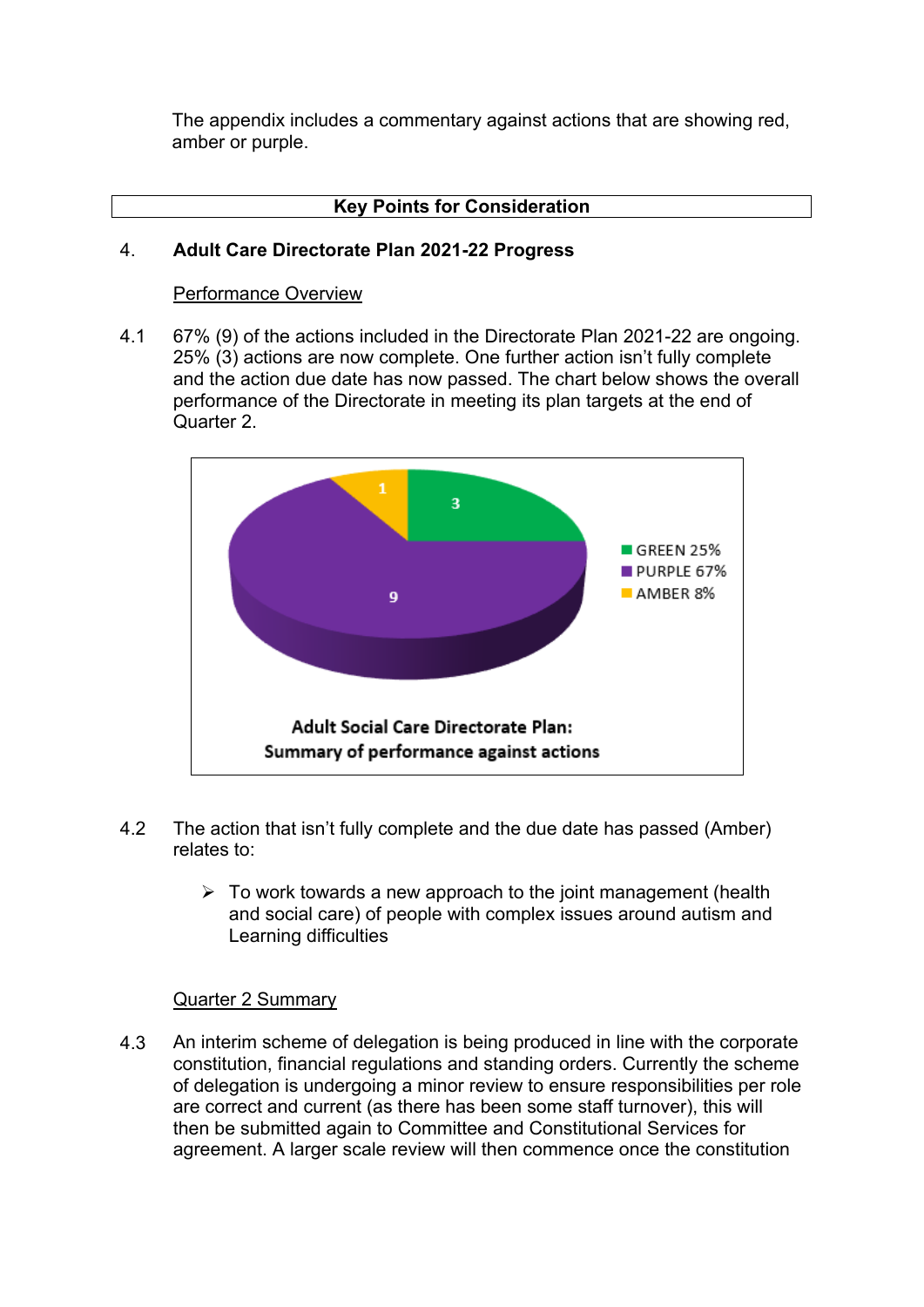of the council is reviewed (this piece of work is being led by Committee and Constitutional Services).

- 4.4 As part of the action for the Community Mental Health national framework to be implemented in conjunction with commissioning, plans have been developed to modernise community mental health services. The mental health mandate provides a high level plan and includes specific sections on crisis development, dementia and community mental health transformation. Project plans are ongoing with the view to recruit a living well manager. Recovery and reablement are now members of the living well design group and additionally a primary care practitioner post has gone out to advert. Review against the framework is to be undertaken in quarter 3.
- 4.5 A baseline audit has now been completed for the dementia action plan which will comply with GM dementia standards. Next steps are to review against the GM standards and benchmark against the prime ministers action points; a refreshed action plan is now in place. There is a clear vision going forward along with extended the membership of the delivery group so all relevant people are now involved.
- 4.6 To prepare the locality and all partners for the implementation of Protection of Liberty safeguards, an audit of stakeholder preparedness has commenced. The project is currently being scoped and a person identified to coordinate a programme of work to enable the service to be prepared for liberty of safeguarding. In terms of an implementation plan a code of practice has still not been published.

# **Children's Services Directorate Plan 2021-22 Progress**

## Performance Overview

4.7 75% (12) of the actions included in the Directorate Plan 2021-22 are ongoing. Two actions are not fully complete and the action due date has now passed; a further two actions have now been completed. The chart below shows the overall performance of the Directorate in meeting its plan targets at the end of Quarter 2.

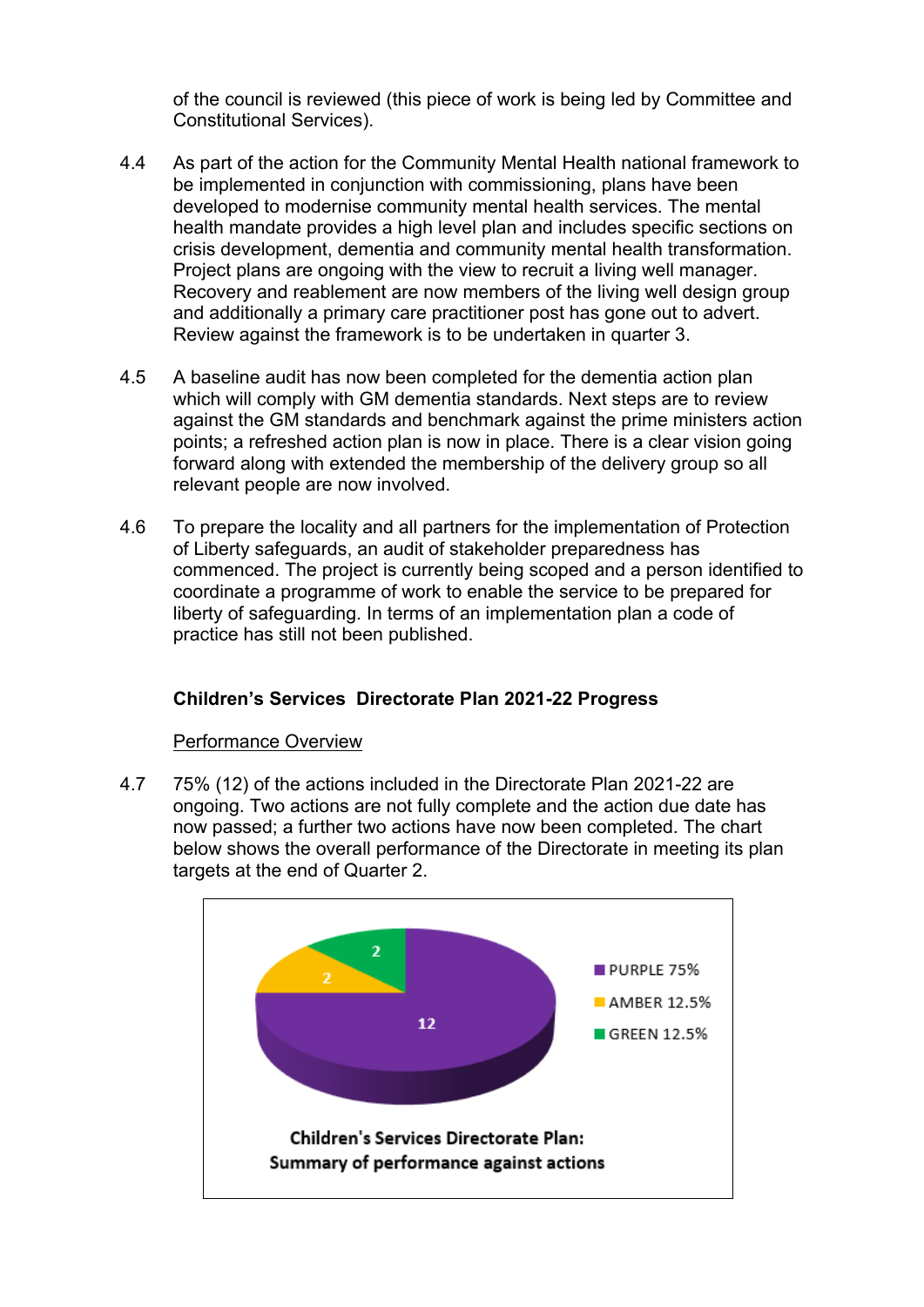- 4.8 The actions that aren't fully complete and the due date has passed (Amber) relate to:
	- $\triangleright$  Develop and implement a refreshed whole family Early Help strategy that incorporates School Readiness and aligns to the SEND Strategy and wider council prevention strategy
	- $\triangleright$  Review Early Help & Early Years locality team pathways to ensure effective transitions and support with EHASH, locality partners and Children's Social Care

## Quarter 2 Summary

- 4.9 As part of the action to improve access to the right service at the right time; the EHASH Strategic board is continuing to meet on a monthly basis and is well represented by partner agencies. There has been directive to clinically focus upon key themes relating to EHASH with partner agencies in order to understand the demand and areas that can be collectively improved upon. The group have started to devise partnership deep dive audit points and hold audit meetings with key partners in order to provide a transparent overview; this then is fed back down to agencies in order to address specific areas of findings. Collectively the board is considering the overall improvement of service offer and delivery across the demographic as a collective partnership. The EHASH board will continue to assist in developing and strengthening the Front Door Model of Rochdale with partners making valuable contribution to its continued journey.
- 4.10 In order to review information and advice services for multi-agency practitioners in relation to Early Help and establish pathways with locality teams prior to EHASH new Locality Advisory Boards have been developed. First meetings of the boards will be held in September '21 as planned. Information from the strategic school readiness and FSM/Early help board will feed into the Locality Advisory Boards and Family Panels to support a multi-agency approach and accountability for supporting families at a locality level. Now that the advisory boards have been established the family panel will be next to be rolled out and it is expected that this will be done by December.
- 4.11 In order to ensure the voice of young people is promoted and listened to across service development and within provision there is focus to enhance the offer of Member of Youth Parliament / Children's Champion / Cared for Ambassadors and increase the numbers of young people participating in voice projects. Cabinet young people this quarter have been involved in national, regional and local campaigns around climate change with discussions with key decision makers. Additionally a Student Relationship Champion Programme was launched in May 2021.
- 4.12 A range of development opportunities are being delivered across the directorate in order to support the action to continue to provide development opportunities for employees from black, Asian and minority ethnic communities. There is active engagement by children's services in the range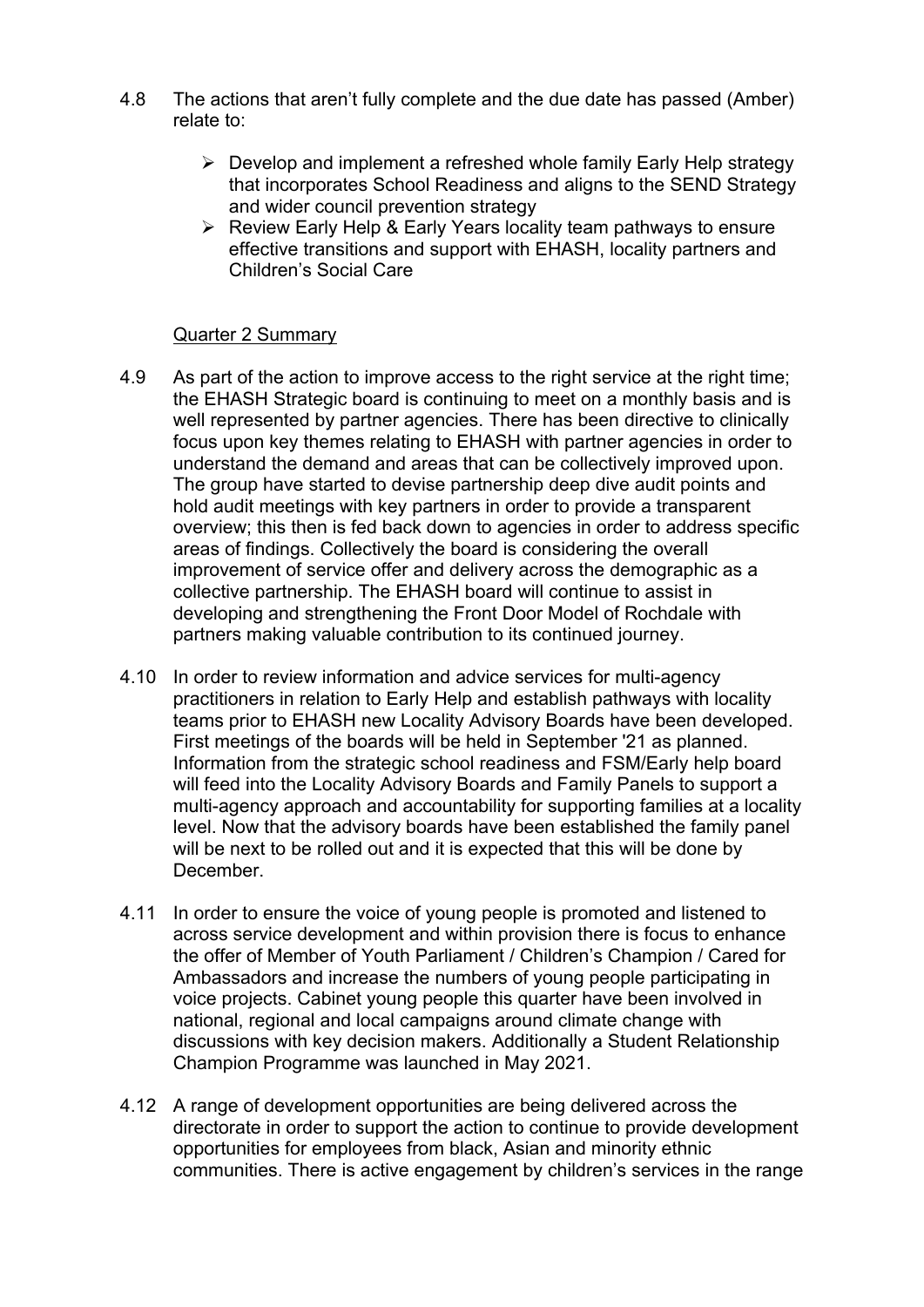of council leadership programmes, with colleagues from black and minority ethnic communities attending. There is a continuous focus on addressing cultural issues through anti-racist training delivered to large cohorts of children's services staff members on 12th July and 9th September, as part of a rolling programme across the directorate. The council's new black and minority ethnic network meeting launched on 26th July, was widely promoted within children's services and the children's services. A BAME focus group has met twice with the director and assistant director during Q2 to check out whether developmental opportunities and building an inclusive culture continue to make progress.

# **Public Health & Wellbeing Directorate Plan 2021-22 Progress**

# Performance Overview

4.13 67% (10) of the actions included in the Directorate Plan 2021-22 are ongoing. Three actions are not fully complete and the action due date has now passed; a further two actions have now been completed. The chart below shows the overall performance of the Directorate in meeting its plan targets at the end of Quarter 2.



- 4.14 The actions that aren't fully complete and the due date has passed (Amber) relate to:
	- $\triangleright$  Work collaboratively to understand and prepare for Public Health in the context of the Integration and Innovation, and Public Health Proposals expected in due course
	- $\triangleright$  Provide oversight and delivery where required, of COVID testing programme across the borough
	- $\triangleright$  Deliver enhanced contact tracing model

Quarter 2 Summary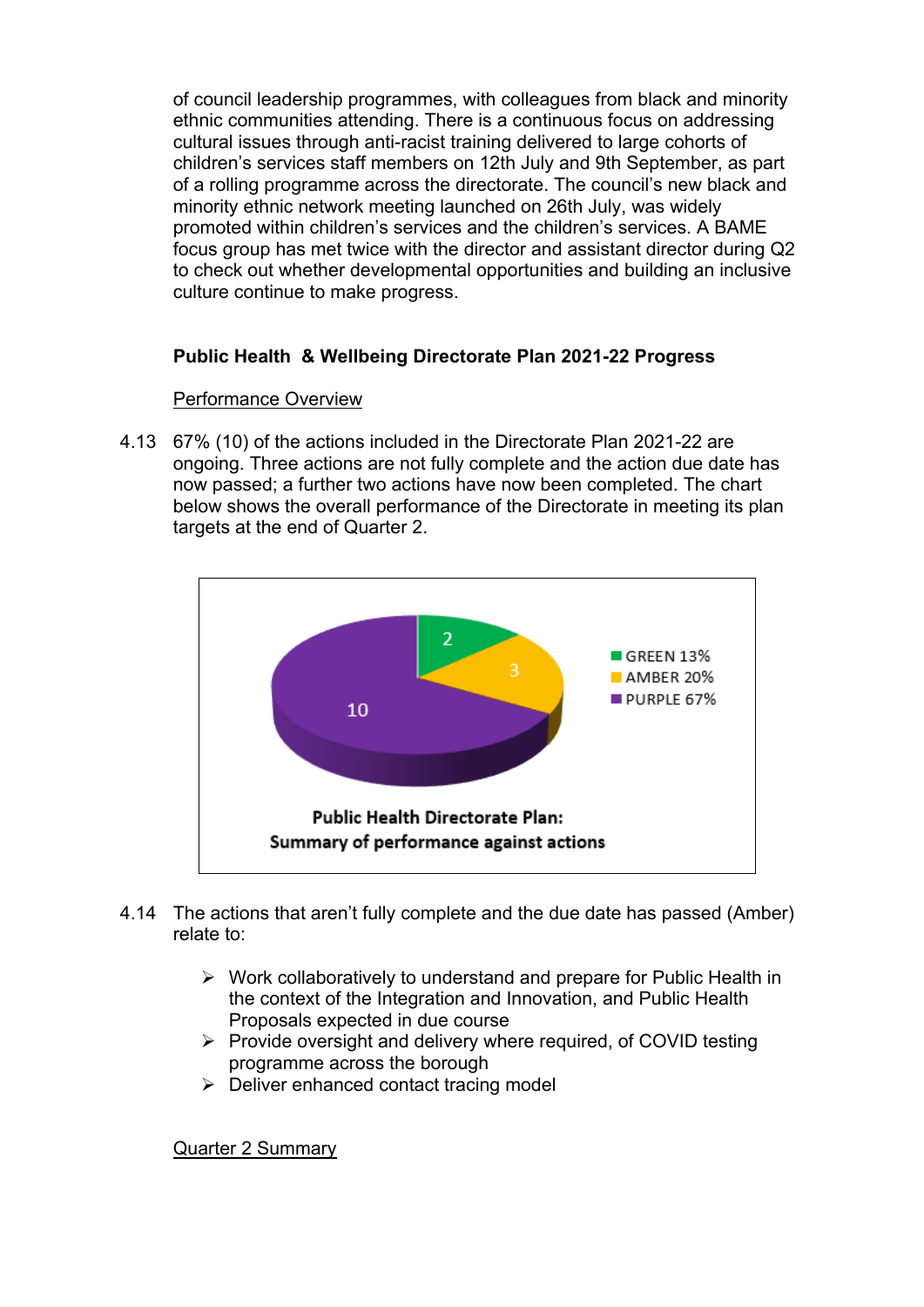- 4.15 A senior intelligence lead has been recruited in order to develop an intelligence network to support strategic and tactical intelligence requirements within a new system architecture. The new appointee will start in Q3. A reorganisation of the intelligence function is taking place and a paper is being developed to advocate for more 'investigation space' to be in the system. Meetings are taking place between Public Health and LCO to formulate best practice and to agree how to move forward in order to bring together a network, agree ways of working and develop work plan aligned with priorities. The network will follow existing LCO structures and will initially focus on the development of Mandate Dashboards and programme plans.
- 4.16 Inequalities continue to be a challenge across all elements of the Covid-19 Vaccination programme. An intensive programme of work is underway to work to address this. A Health Inequalities Plan has been refreshed and reviewed quarterly. The plan was last updated in September with input from the group members. The group continues to meet fortnightly. A new Public Health Outbreak Officer now supports and leads on delivery of the plan. Dedicated task and finish groups have been set up to deliver targeted work to reduce inequalities.
- 4.17 The Covid-19 testing programme is ongoing with community testing continuing until the end of December albeit operating hours and number of staff have been reduced to ensure that costs are kept within the DHSC rate card. A 3 month plan (Oct-Dec) for the ongoing sustainable model of community testing has been agreed and is in operation. We await further info from DHSC about testing post December but it is likely that an exit strategy will begin during Dec until end Mar 22.
- 4.18 As part of the action to deliver an enhanced contact tracing model a local enhanced contact tracing model has been implemented that delivers Tier 1 and Tier 2 contact tracing service. The launch of new interactive contact tracing service has been postponed until September. The new service is an essential aspect of the enhanced model and the delay has pushed forward the implementation of some key elements within our service.

# **Alternatives Considered**

4.19 Not applicable

# **Costs and Budget Summary**

5. None